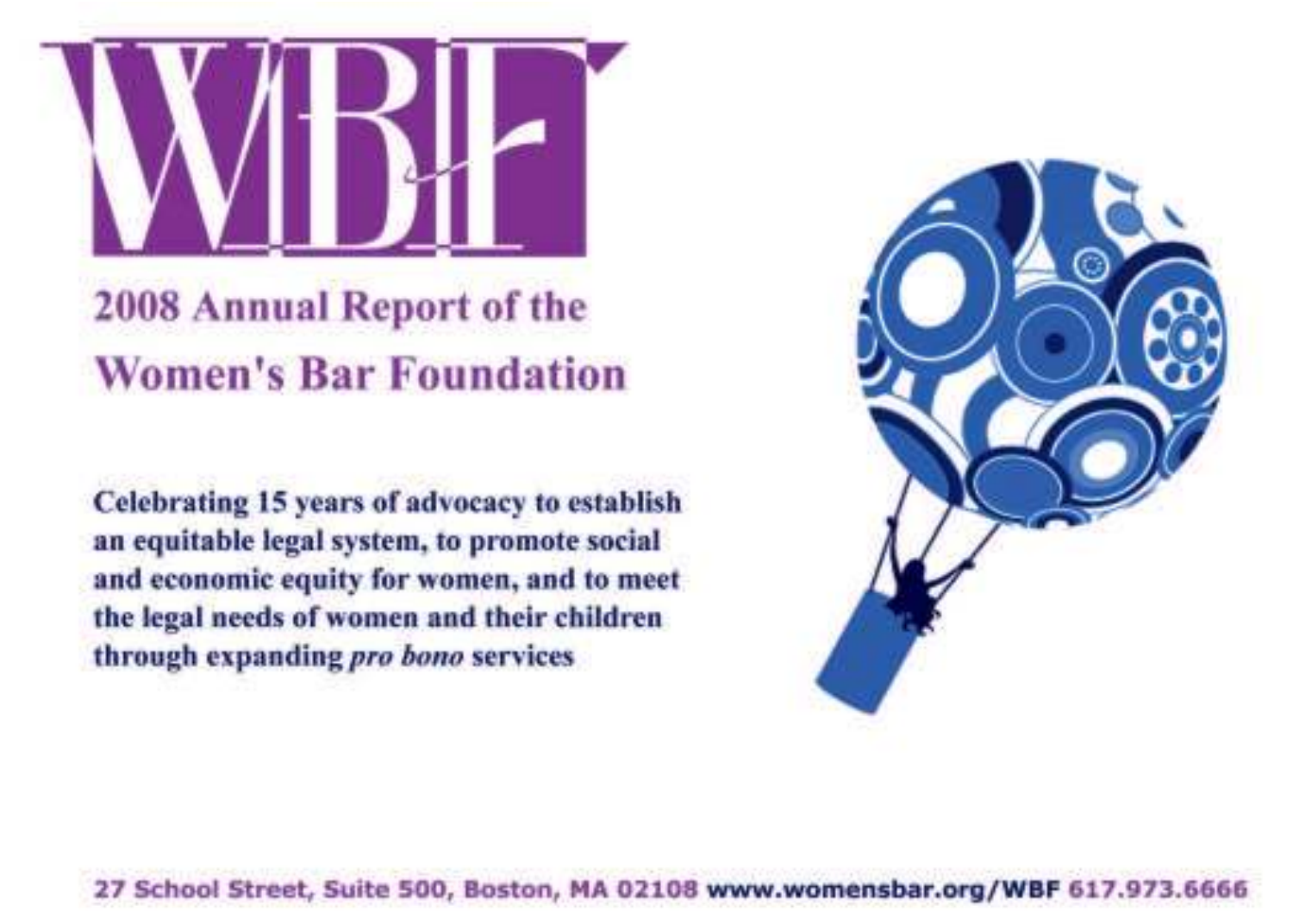

### "You saved my life."

### "I don't know what I would have done without you."

"I had nowhere else to turn."



**Christine J. Wichers** 2008 WBF President

What all of you have in common is a singular dedication to providing equal access to legal representation. Perhaps someday every indigent person in America will be entitled to a lawyer, whether their legal problem is criminal or civil. Perhaps someday a person will have the legal right to an attorney even if her need is "only" to escape from domestic violence or "only" to avoid being evicted from her home. Until then, the WBF's services remain critical. Public funding for civil legal assistance is simply insufficient to help everyone in need. That's where the WBF comes in. We are the backstop for those who are turned away. Where would our clients go if the WBF ceased to exist?

Happily, we need not answer that question - at least for today. Although the downturn in the economy has put pressure on everyone's pocketbook and only increased the demand for free legal assistance, our wonderful supporters - YOU - continue to heed the call for help. With your continued support we will keep making headway, one client at a time, toward a society that promotes equal justice for all. Thank you for joining us.

Over the past 15 years, the Women's Bar Foundation has created a strong chain of support to meet the legal needs of the low-income women and children we serve. We are grateful for the generous assistance and support we've received from all of our partners, sponsors, volunteer attorneys, mentors, staff and donors, as well as the inspirational leadership of our Board of Trustees. We could not have done it without you.

Each and every one of you is a link to justice for battered women, low-income senior citizens facing end-of-life decision making alone, women in prison needing guidance and advice as they prepare to re-enter community life, impoverished families facing homelessness in Springfield, and disadvantaged or homeless women in Boston facing legal barriers to housing and jobs. Each one of you contributed to the growth of the WBF in 2008 - whether you volunteered to take a case, sponsored a training, made a donation, mentored a new attorney, provided in-kind services, or made phone calls to raise funding. One special person deserves to be acknowledged this year, and that is Lissy Medvedow, longtime Executive Director of the WBF. Lissy left to pursue other avenues to legal justice in June 2008.



**Nicci Meadow** Executive Director

Our collective accomplishments for 2008 include:

• 300+ telephone intake/consultations for victims of domestic violence and full legal representation for more than 120 clients

• 25+ educational presentations, at five different facilities, for women in prison, on topics such as custody, housing, government benefits, and warrant clearing

• 75+ low-income clients represented in eviction matters before the Hampden County Housing Court with the goal of tenancy preservation

The legal needs of low-income women and children expand and grow deeper in hard times like these. With your continued support, we can continue to offer help, and hope, to those who need us most. Thank you.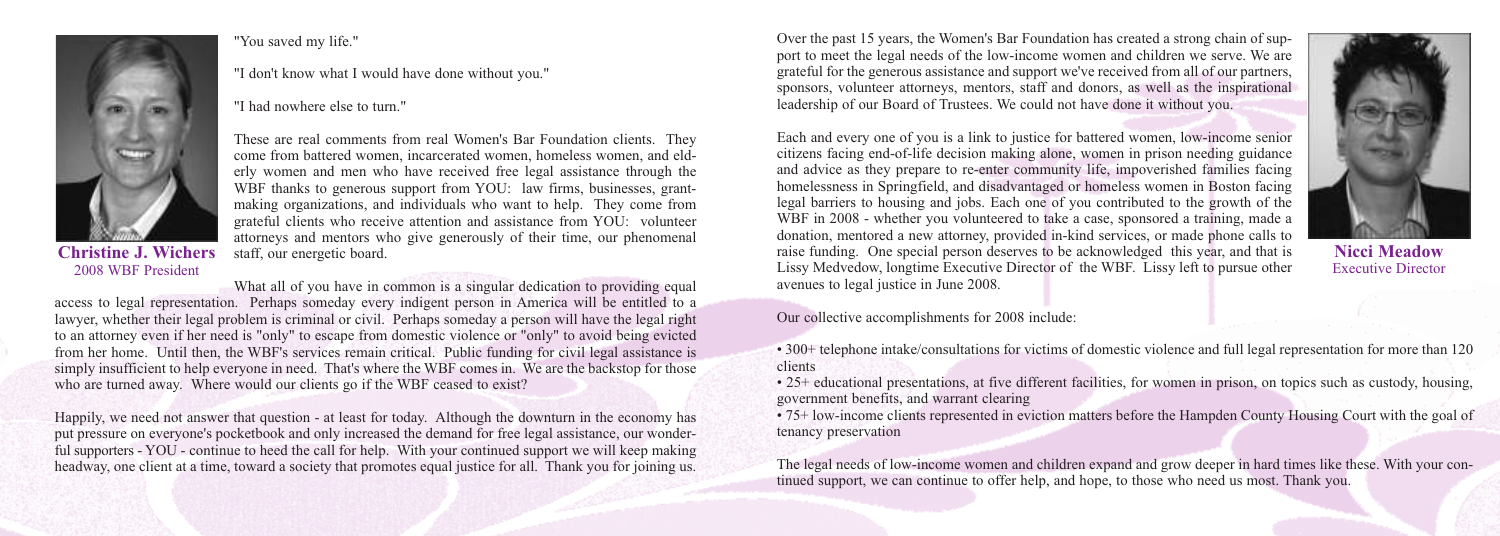# The Family Law Project for Battered Women (FLP)

serves domestic violence victims in family law cases throughout the Commonwealth.

The FLP has two primary missions. The first is to empower domestic violence victims by giving them a voice in their abuse-prevention order and family law cases. As such, we seek to prevent further abuse, homelessness, loss of child custody, and to decrease repeated court hearings. The FLP's second mission is to engage lawyers in pro bono service and, thus, make them stakeholders on issues involving lowincome domestic violence victims. The FLP is unique because it is designed to meet the legal needs of those who have already been denied representation by a legal services agency and who might otherwise "fall through the cracks."

In 2008, the FLP talked to 300 women over the phone about their cases. 138 of these women came in for in-person meetings, where FLP staff could review their paperwork, have an in-depth conversation about their issues, and give them immediate advice on their cases. Additionally, the FLP trained 150 volunteer attorneys on the basics of family law, domestic violence, and issues relating to poverty. In 2008, the FLP referred 122 family law and 209A restraining order cases to its pool of volunteer attorneys. All of the volunteer attorneys were mentored by experienced family law practitioners who understand the devastating effect of domestic violence on low-income women.

"Jane," a long-term victim of domestic violence, has three children with her abusive husband. During a violent incident, Jane attempted to call the police and the abuser ripped the phone away from her and hit her with it. This incident prompted Jane to obtain a 209A Abuse Prevention Order out of District Court and file for divorce in the Probate and Family Court pro se. She received an order for child support from the court, but her husband refused to pay it and, in retaliation, he filed a motion to have unsupervised visitation with the children despite his history of violence and drinking. The parties also owned a home together, but without the child support payments, the home was about to go into foreclosure. With the help of the WBF staff and a volunteer attorney, Jane received a lump sum payment from her husband to prevent her home from going into foreclosure. The WBF volunteer attorney also helped Jane to obtain a divorce, sole legal and physical custody of her children, regular child support through the Department of Revenue and an equitable distribution of assets. Today, Jane is enjoying an independent life free from abuse and is living safely with her children.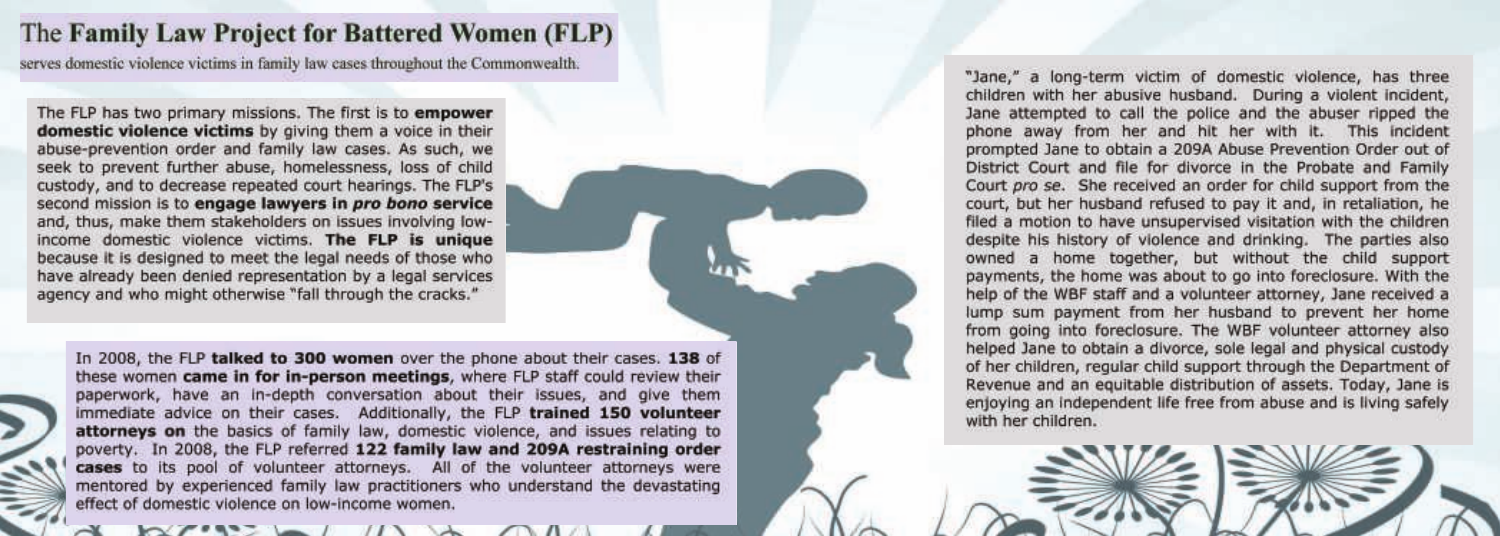# The Framingham Project for Incarcerated Women

recruits lawyers to serve the unmet legal needs of women in our jails and prisons.

### In 2008, the Framingham Project:

- Handled 20 warrant-clearing cases, allowing women to move forward in life without the fear of outstanding legal issues
- Conducted monthly educational outreach sessions for incarcerated women at Kingston House and the South Bay House of Corrections, helping to prepare the women for imminent re-entry into the community
- Worked with Harvard Law School's Prison Legal Assistance Project, providing training for law students representing female inmates



"Tammy," an incarcerated mother who wanted some contact with her children, contacted our office in early 2008. The father of her children had refused to give the mother's letters to the children or allow the children to ever visit their mother. The children simply believed their mother no longer loved them.

Framingham Project's volunteer attorney presented research to the court the importance for children of maintaining connections with their incarcerated parents. The court ordered a Family Service investigation which supported increased contact with the mother. Now, the mother has a court order that allows her increased contact with her children, paving the way for the mother to re-enter her children's lives once she is released in 2009.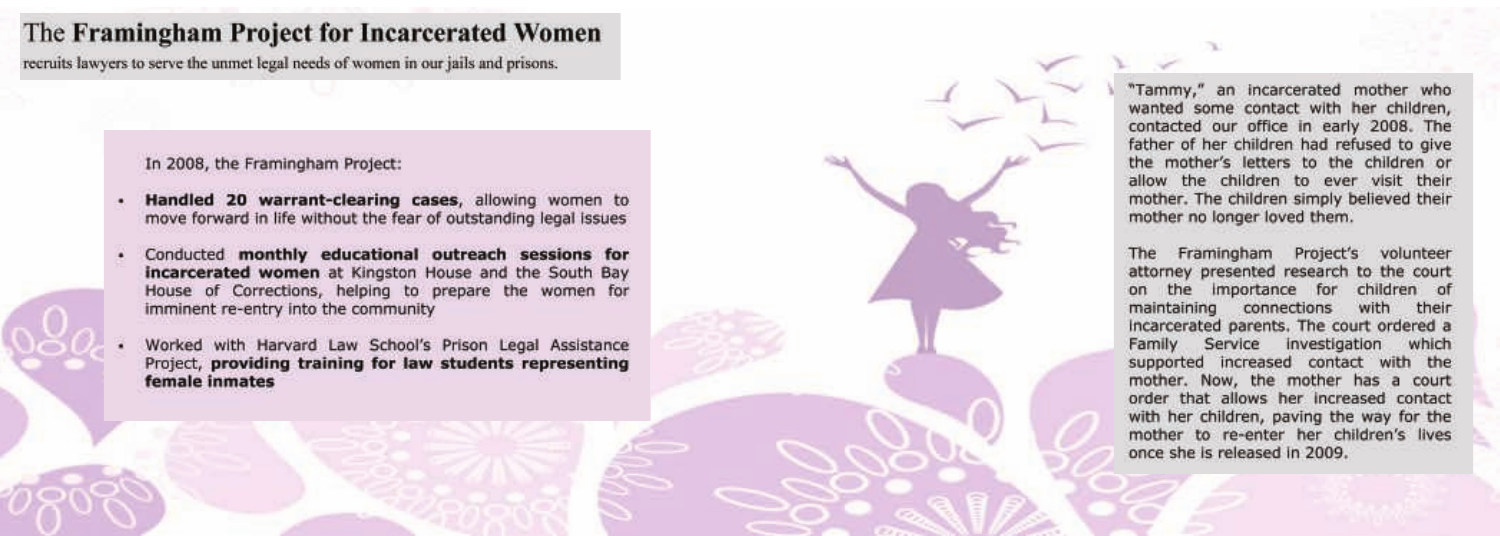### The **Elder Law Project**

The Elder Law Project offers low-income elderly women and men pro bono legal preparation of simple wills, health care proxies, durable powers of attorney, and homestead declarations. Volunteer attorneys meet with seniors in their own communities, at senior centers and low-income housing developments, and return at a later date to assist in the execution of the documents.

Since the launch of the Elder Law Project in 2000, more than 250 low-income senior citizens have received free legal preparation of vital end-of-life documents.

In addition to conducting site visits at the Cambridge Senior Center and the Roxbury Tenants of Harvard Association, in 2008 the Elder Law Project worked with a new panel of presenters and writers to update its training manual, and prepared for a new slate of volunteer attorney trainings scheduled for 2009.

"As a volunteer for the Elder Law Project, I visited my community's local senior center, where an elderly woman shared her life story with me, as well as her end-of-life concerns. Having lived through the Great Depression, she held her possessions dear, and thus had a lifetime's worth of sentimental items she wished to leave to friends and family members. I provided her with a simple will and health care proxy. Many elders don't have anyone to help them with end of life decision-making, but fortunately she had a niece to name as her health care agent. Thanks to my prior training with the ELP, I was able to execute her estate planning documents with confidence. This simple yet meaningful contribution to an elderly woman's sense of well-being left me with the personal satisfaction of knowing that I had helped someone who really needed me."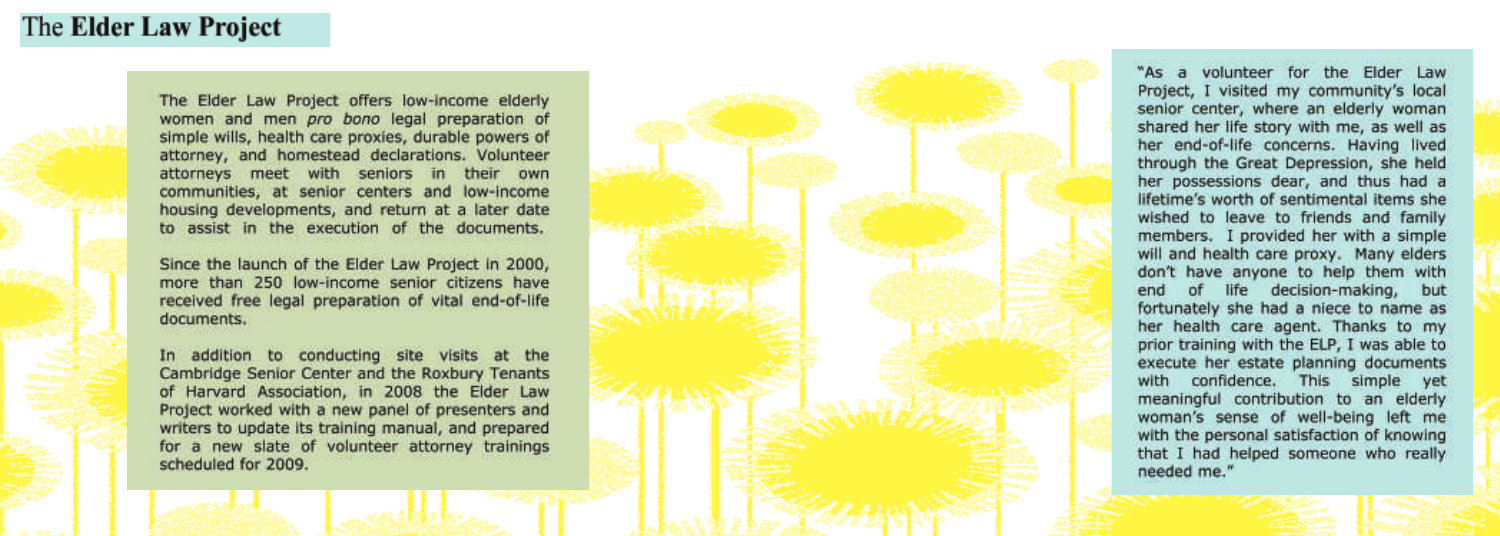# The Hampden County Housing Court Project

The Hampden County Housing Court Project provides pro bono representation to indigent tenants and landlords on eviction day. The Project was created in response to the Hampden County Housing Court's plea to local attorneys to help reduce the number of unrepresented people in Housing Court on eviction day. The Western Massachusetts Committee of the Women's Bar Association, working with the judges and staff of the Housing Court, and the law firm of Heisler, Feldman, McCormick & Garrow, P.C., created a training and mentoring program. The attorneys involved in the project have represented well over 80 clients in eviction matters before the Western Division of the Housing Court with the goal of tenancy preservation.

Partners in the Hampden County Housing Court Project include MassMutual Financial Group; Heisler, Feldman, McCormick & Garrow, P.C.; the Massachusetts Justice Project; and the Hampden County Bar Association.

### The Women's Lunch Place Project

The Women's Lunch Place Project (WLPP) matches volunteer attorneys with quests of the Women's Lunch Place, a daytime community for homeless women and their children. WLLP volunteer attorneys provide representation in multiple areas of law, including immigration, public benefits, health care, bankruptcy, housing, domestic violence, and criminal defense.

Throughout the years, the WLPP's volunteer attorneys have provided legal advice and representation to many women who would not otherwise have had access to legal services, and have represented those women with dignity, respect and understanding.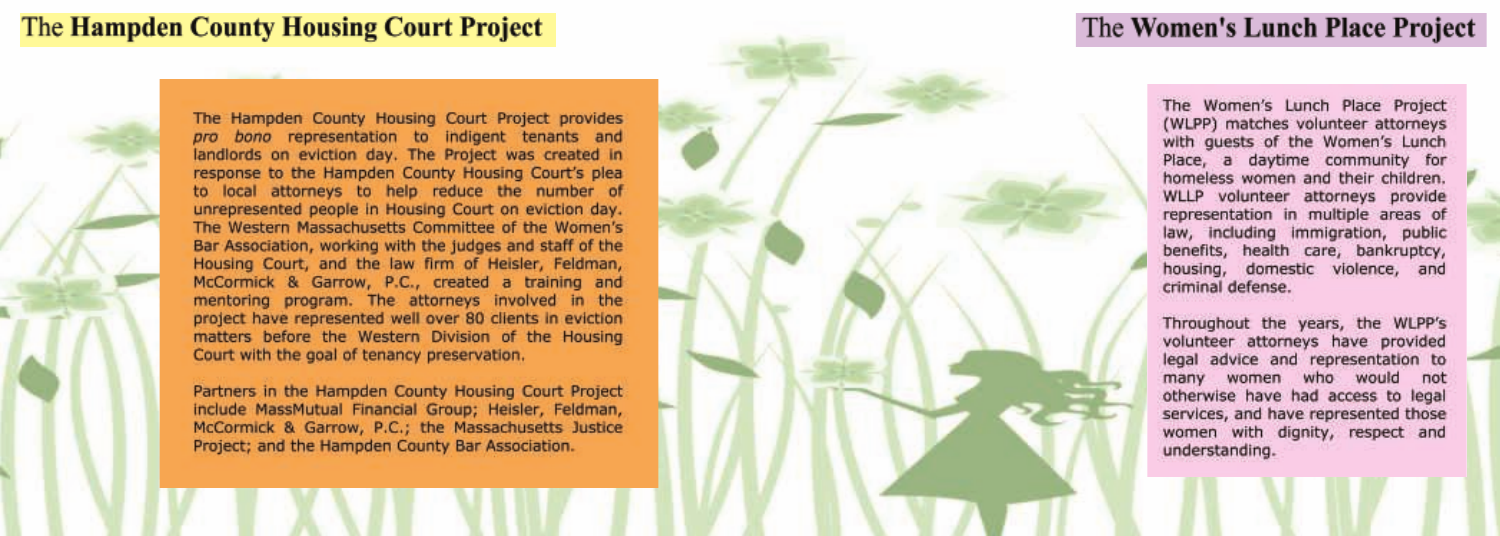

### **In Memoriam - Paul Poth**

The entire WBF family was saddened to learn of the recent passing of Mintz, Levin attorney Paul Poth after a long and courageous battle with cancer. Paul was a great supporter of Poth. The New England School of Law the WBF, generously giving his time, talent and energy as a stand-up comic during Comedy Night 2008. The WBF mourns | Bono Award winner for the school's Paul's loss but is grateful to have had the opportunity to laugh with him for a good cause.

### **WBF Comedy Night 2008**

The WBF held its fourth annual Lawyers "Stand Up" for the WBF Comedy Night on May 1, 2008 at Boston's Omni Parker House Hotel. Touted as the funniest legal event of the year, the WBF was pleased to entertain 350 attorneys from around the Commonwealth, while raising funds and bringing attention to the WBF's *pro bono* projects.

Host and comedian David Yas, Publisher and Editor-in-Chief of Massachusetts Lawyers Weekly, led the event for the fourth year, and finished the evening with his crowdpleasing year-in-review rap. Yas was joined by featured comedians Hon. Suzanne DelVecchio, former Chief Justice of the Massachusetts Superior Court, and Mintz Levin attorney Paul was honored as the 2008 WBF Pro work and volunteerism with the Family Law Project for Battered Women.

# *Thank you to our 2008 Comedy Night Sponsors*

**EXECUTIVE PRODUCER** Bingham McCutchen LLP Choate Hall & Stewart LLP

#### **PRODUCER** Seyfarth Shaw LLP

#### **DIRECTORS**

Bromberg & Sunstein LLP Burns & Levinson LLP Dwyer & Collora, LLP Ernst & Young Foley Hoag LLP Goulston & Storrs Mintz, Levin, Cohn, Ferris, Glovsky and Popeo P.C. Nixon Peabody LLP Robins, Kaplan, Miller & Ciresi L.L.P. Ropes & Gray LLP

#### **PATRONS**

Brody, Hardoon, Perkins & Kesten, LLP Casner & Edwards, LLP Cetrulo & Capone LLP Citizens Bank Conn Kavanaugh Rosenthal Peisch & Ford, LLP Cooley Manion Jones LLP Davis, Malm & D'Agostine, P.C. Donoghue Barrett & Singal, P.C. Donovan Hatem LLP Eckel, Morgan & O'Connor Eckert Seamans Cherin & Mellott, LLC Fidelity Investments

Gilmore, Rees, Carlson and Cataldo PC Goodwin Procter LLP Greenberg Traurig LLP Hanify & King, P.C. Hinckley, Allen & Snyder LLP K&L Gates LLP Keches & Mallen Krokidas & Bluestein LLP Lahive & Cockfield, LLP Liberty Mutual Lubin & Meyer PC Morgan, Brown & Joy, LLP Morrison Mahoney LLP Nutter McClennen & Fish LLP

Peabody & Arnold LLP Posternak, Blankstein & Lund LLP Robinson & Cole LLP Sherin and Lodgen LLP Sloane and Walsh, LLP Sugarman and Sugarman, P.C. Sugarman, Rogers, Barshak & Cohen PC Todd & Weld LLP Vacovec, Mayotte & Singer, LLP Wilmer Cutler Pickering Hale and Dorr LLP Yarashus Wagner Cook Freiberger & Washienko LLC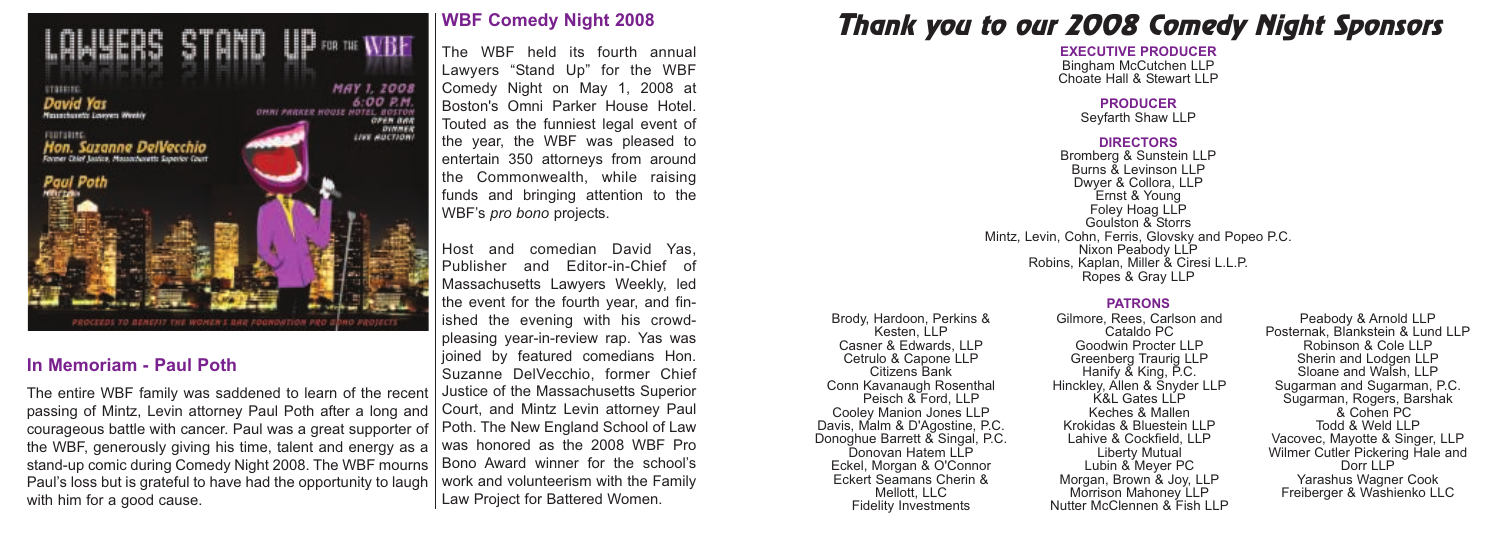### Thank you to those who so generously donated to the WBF in 2008:

Ruth Abrams Jennifer Adams Michele Adelman Katie Ahern Meredith Ainbinder Christina Allegrini Rosemary Allen Sarah Allen Nitanya Andrews Mary Atwood Rachel Baime Stephanie Balandis Catharine Barrow Linda Bauer Ariella Bernkopf Michelle Bielunis Erica Bigelow Crispin Birnbaum Jessica Block Sara Bloom Alida Bogran-Acosta Ellen Bohn Gitlitz Sheryl Boris-Schacter Margot Botsford Krietta Bowens Sandra Brockman Lisa Brodeur-McGan Stacey Brown Nonnie Burnes Carol Burt G W Cadbury Charitable Trust Rose Cain Michelle Carpentieri Martine Carroll

Jennifer Cartee Denise Casper Rebecca Cazabon John Chu Citizens Financial Group Cynthia Cohen Juan Concepcion Kate Cook Kathy Jo Cook Anna Corti Diana Cowhey Nancy Cremins Cheryl Cronin Deb Daccord Melissa D'Alelio Kristine Daly Brian Danilecki Caryn Daum Priscilla Deban Kara DelTufo Christine Devine Theresa Dilando Anna Dodson Janet Donovan Deborah DosSantos Kimberly Dougherty Sabrina Dunlap Sunny Dupree Leigh-Ann Durant Maria Durant Rosemary Eacman Elaine Epstein Karen Erickson Shannon Falkson

Ellen Farwell Martha S. Felch Susan Finegan Debra Finkel Brian Flaherty Darien Fleming Doris Fournier Julie Frohlich Lurleen Gannon Susan Ganz Deanna Gard Katherine Garren Katie Garrett Jennifer Gay Smith Jennifer Geosits Wendie Gershengorn Vanessa Gilbreth Liz Brody Gluck Lynn Goldsmith Reed Goodman Stacey Gordon Patricia Gorman Erin Gossett Martha Grace Jessica Gray Jennifer Greaney Deborah S. Griffin Elizabeth Hanley Sue Harris Ann Morse Hartner Elizabeth Harvey Natalie Heineman Jaime Hertel Katherine Hesse

Erin K. Higgins Karen Hoffman Tamara Smith Holtslag Sheryl Howard Susanne Howard Jacqueline Humbert Danielle Huntley Joyce Hurley Julia Huston Mary Jo Johnson Diana Jong Leah Kaine Robert Kann Ellen Keefe Patricia Keenan Alicia Kelly Leila Kern Kathryn Keyes Ellen Kief Paul Kitchin Kristin Konzak Diane Kottmyer Kimberly Kramer Maria Krokidas Kristen Kulich Dahlia Kuperman Allison Lane Kristen Lasker Renee Lazar Marianne LeBlanc Horim Kate Lee Laurance Lee Kelly Leighton Kamer Leshner Christina Licursi Margo Lindawer

Sofia Lingos Diana Lloyd Avani Lodhavia Ann LoDolce Amy Lonergan Amanda Loring Jessica Low Robin Low Mary Luke Janet Lundberg Emily Maitin Elizabeth Marshall Jessica Massey Sarah McClean Maureen McGee Constance McGrane Karen McKenna Nicole Meadow Elisabeth Medvedow Pamela Meister Anne Meyer Jo Frances Meyer Melinda Milberg Beth Milkouib Barbara Mitchell Patricia Mitchell Mary Mix Maura Moran Karen Mullen Sarah Mullen Elizabeth Munnell Mary Murphy Melissa Murray Kristy Nardone Kimberly Nelson Dara Newman

Jody Newman Claire Newton Beth Norton Alicia Novak Kathleen O'Connor Barbara O'Donnell Catherine O'Donnell Mary Jane O'Donnell George O'Leary Martha Rush O'Mara Niko Papaioannou Lauren Papenhausen Gregg Pasquale Michelle Peirce Thomas Peisch Amie Pelletier Nancy Pelletier Gina Perini Stephanie Perini-Hegarty Djuna Perkins Linda Perry Stephanie Peters Jodi Petrucelli Sydelle Pittas Karla Portocarrero Michael Princi Serina Quinones Pauline Quirion Jane Rabe Erin Reed Betty Reiser Catherine Reuben Christina Rice Patricia Rich Nell Richmond Lauren Stiller Rikleen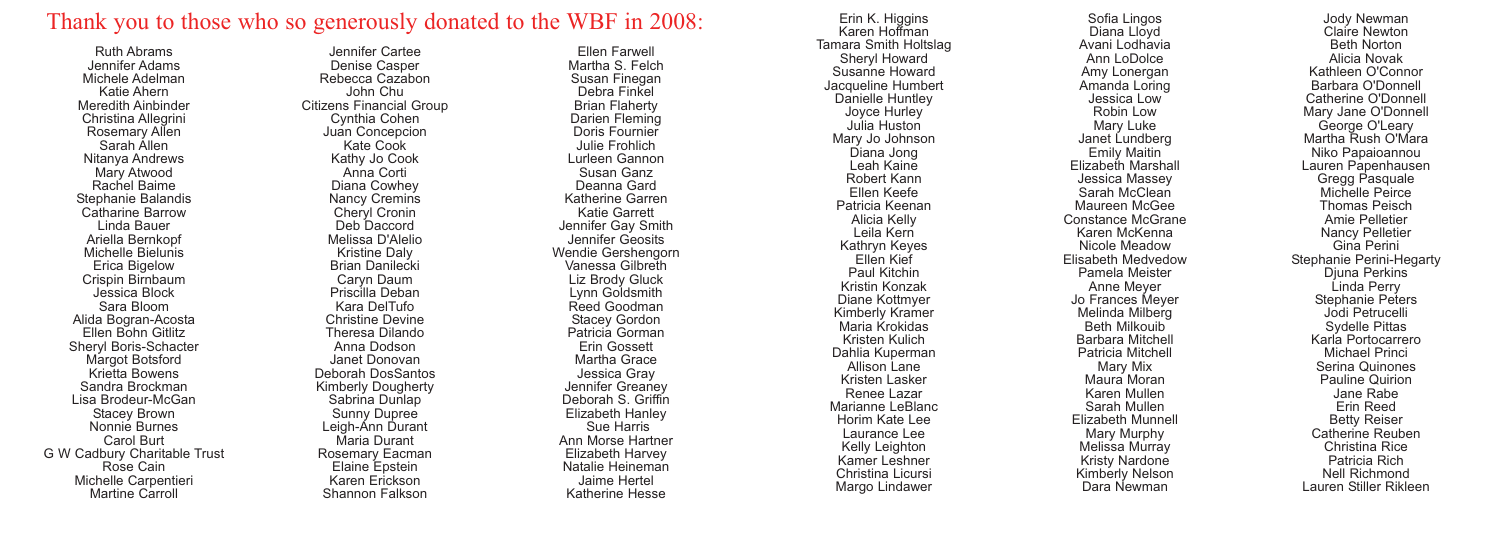Elizabeth Ritvo Bronwyn Roberts June Roberts Sonya Roncevich Lisa Rosenfeld Catherine Rossi Jane Rothchild David Rountree Barbara Rouse Sabrina Rusnak-Carlson Ruth Ryals Mary Ryan Jamie Ann Sabino Robert Sable Rachel Sagan Meaghan Sanders Jennifer Saubermann Diane Saunders Antoinette Sawyer Christina Schenk-Hargrove Rebecca Schister Lynda Schwartz Faith Segal Amy Senier Maya Sethi Sonia Shah Emily Shanahan Wendy Sheehan Kristin Shirahama Greg Sieczkiewicz Sarah Bresolin Silver Bruce Singal Marisa Skoglind Nicole Rizzo Smith Emily Smith-Lee Eileen Sorrentino

Sovereign Bank Francis Spina Alisia St. Florian Kathleen Stevens Sharon Sullivan-Puccini Catherine Tenney Linda Thayer The Kaplan/Bond Group Karen Thompson Amy Tindell Lisa Tittemore Emily Tomasino Shaghayegh Tousi Maureen Tripp Paraskevi Tsoutsoplides Eve Turchinetz Jayne Tyrrell Laura Unflat Carolyn Vantine Dorothy Varon Constance Vecchione Gina Walcott-Torres Sarah Wald Sally Walker Ellen Wallace Sarah Walsh Kathy Weinman Gwen Weisberg Donna White Christine Wichers Elizabeth Wilson Timothy Wilton Kimberly Winter Toni Wolfman Cynthia Worthen Onyen Yong

Kenneth Zais Jennifer Zarutshie Veronica Zolina Amanda Zuretti

We owe immense gratitude to the attorneys who volunteered for our projects in 2008:

Jill Apelgren Amy Auth Mary Beth Ayvazian Serina Barkley Nicole Barrasso David Bartley Annelle Bensen Rebecca J. Benson Zachary W. Berk Lucy Bezdek Manisha Bhatt Rachel Biscardi Barbra Black Lisa Anne Bombardieri Sarah Boonin Elizabeth Bosshard-Blackey Rebecca Brodie Elizabeth Brusie Brooke Buckley

Kathleen A. Bugden Chris Butler Michael J. Capozzi Diane Capozzoli Rebecca Cazabon Kathleen E. Ceglarski Mary Ann Chase David Clarke Corine Claxton Alexis Clement Andrew Cornell Jennifer Arthur Corvo Diana Cowhey Betsy Crimmins Jill Crockett Kristine Ann Cummings Elizabeth Scheinfeldt Davenny Sarah De Oliveira Theresa Di Lando Dena Dionne Robert DiTusa Camille Donald Janet Donovan Kelly Doucette Kim Dougherty Deborah Drosnin Jessica Dubin Jocelyn Dyer Pauline Edmonds Amy Egloff Phebe Anna Enfield Joel Feldman Alexis Finkelberg Susan Finnegan Ellen Fishkin Tina Fitanides

Nancy Flippin Naseam Fonseca Fern Frolin Gail Gabriel Suzanne Garrow Wynn Abigail Gerhard Malana Gleason Stephanie Goldenhersh Amy Goldstein Marita Durkin Gray Leslie Greer Elizabeth Guerrero Susan Hanna Janna Hansen Bernadette Harrigan Michelle Heard Judith A. Heller Abbe Hershberg Gail Horowitz Carol Jaques Jennifer Jefferson Eleni Kalmoukos Maritza Karmely Steven Katz Joyce Kaufman Kerry Kearn-Kawai Kristen Kearney Tracy Kish Ilene Klein Amber Lea Kovach Mary Lacivita Claire Laporte Renee Lazar Kelly Leighton Patricia Levesh Sarah Levin

Jennifer Florence Liddell Margo Lindaure Julie Lynch Kathleen Malone Jason Makofsky Paula Mangum Ingrid Martin Rebecca Matloff Ashley Mauldin Sarah McClean Thomas McCormick Leah McCoy Daniela G. Messina Katie Miele Randy Milou Barbara Mitchell Maureen Monks Leah Moore Kristy Nardone Audrey Morency Kate Nemens Justin O'Brien Kate O'Keeffe Barbara Oro Jill Ortelt Andrew O'Toole Ambika Panday Tina Paradiso Judith Phillips Elizabeth Pichulik Pauline Quirion Glen Ringbloom Jennifer Roman John Rothery Charlene Russo Miriam Ruttenberg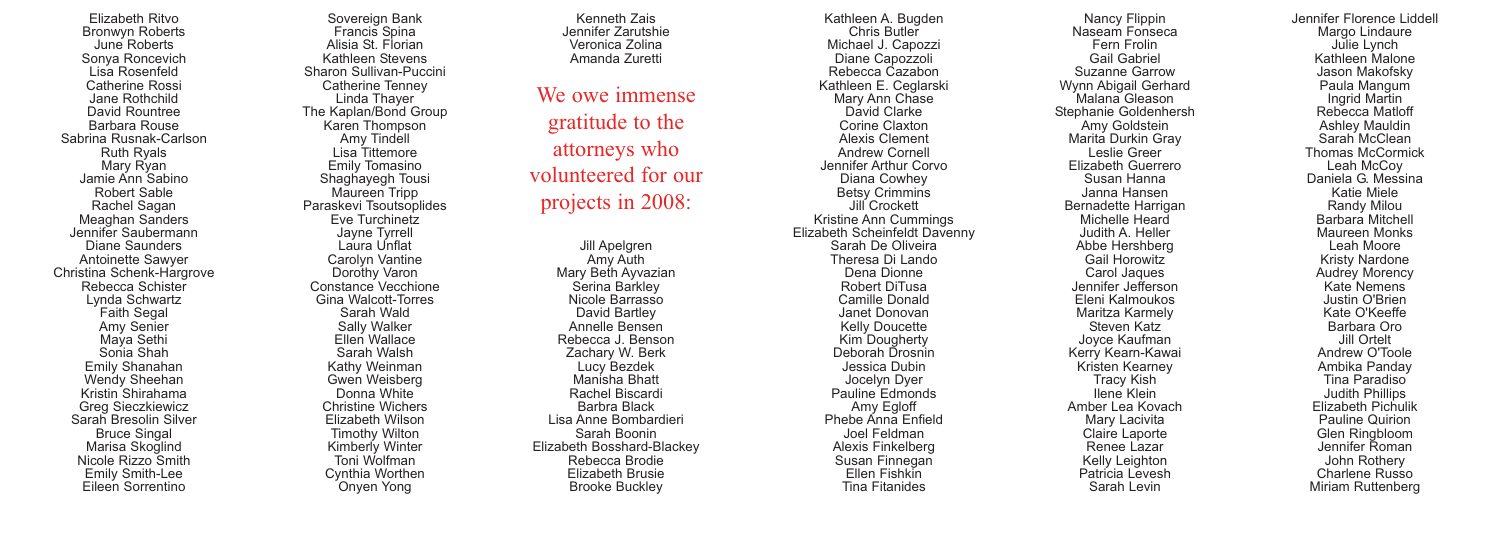Jennifer Ryan Donna Saber Roberta Sailing Hema Sarangapani Courtney Schou Anthony Scibelli Ilene Seidman Maryann Selman Veronica Serrato Sonia Shah Kristin W. Shirahama Eve Slattery Heidi Sluss Jeffrey Soilson Amy Sollins Denise Spero Denise Squillante Emily S. Starr Sharon Sullivan-Puccini Afton M. Templin Linda Terry Karen A. Thompson Shanda Tinney Laura Silver Traiger Erica Tritter Dorothy Varon Ellen Wade Erik Weibust Jessie White Meredith White Ruthie Withers Liane Zeitz Barbara Zimbel Rachel Zoob-Hill

WBF 209A Panel, including:

Bingham McCutchen LLP Domestic Violence Project

Foley Hoag LLP Domestic Violence Prevention Program

Mintz, Levin, Cohn, Ferris, Glovsky and Popeo P.C. Domestic Violence Project

Sullivan & Worcester LLP Domestic Violence Representation Program

Special thanks to the following firms who hosted our Family Law Project trainings in 2008: **Foley Hoag LLP Ropes & Gray LLP Seyfarth Shaw LLP**



### **Become a Volunteer Attorney**

Volunteering for one of the *pro bono* projects of the Women's Bar is rewarding, challenging, educational, and inspiring. Not only will you receive comprehensive training in an area of law you may not otherwise have an opportunity to learn, but you'll be providing critical legal services to people who do not have access to legal representation. The people we serve in our programs desperately need your help. And you won't be alone. We assign mentors to our volunteer attorneys, and your mentor will be there to provide guidance, answer questions, review documents, and more.

### **Become a Mentor**

One of the most important components of the Women's Bar *pro bono* projects is our commitment to provide mentors to volunteer attorneys. Each volunteer attorney is paired with a senior attorney who specializes in a discrete field of law. Over the years, we have found that mentors truly distinguish the Women's Bar *pro bono* projects. We need mentors for all of our *pro bono* projects. If you are willing to share some time and wisdom with a new attorney, please contact the WBF via e-mail at rbiscardi@womensbar.org or by telephone at 617.973.6666.

### **Become a Contributor**

The Women's Bar Foundation is a 501 (c)(3) organization, dedicated to providing *pro bono* legal services to indigent and low-income individuals, primarily women and children. We are funded exclusively through the generosity of grants, foundations, educational institutions, firms, corporations, and private donors. The WBF leverages each donation for the greatest return on investment, and every donation makes a measurable and lasting difference to the WBF. All contributions to the Women's Bar Foundation are fully tax deductible. To make a contribution, visit us online at **http://www.womensbar.org/WBF**, or send a check to: Women's Bar Foundation, 27 School Street, Suite 500, Boston, MA 02108.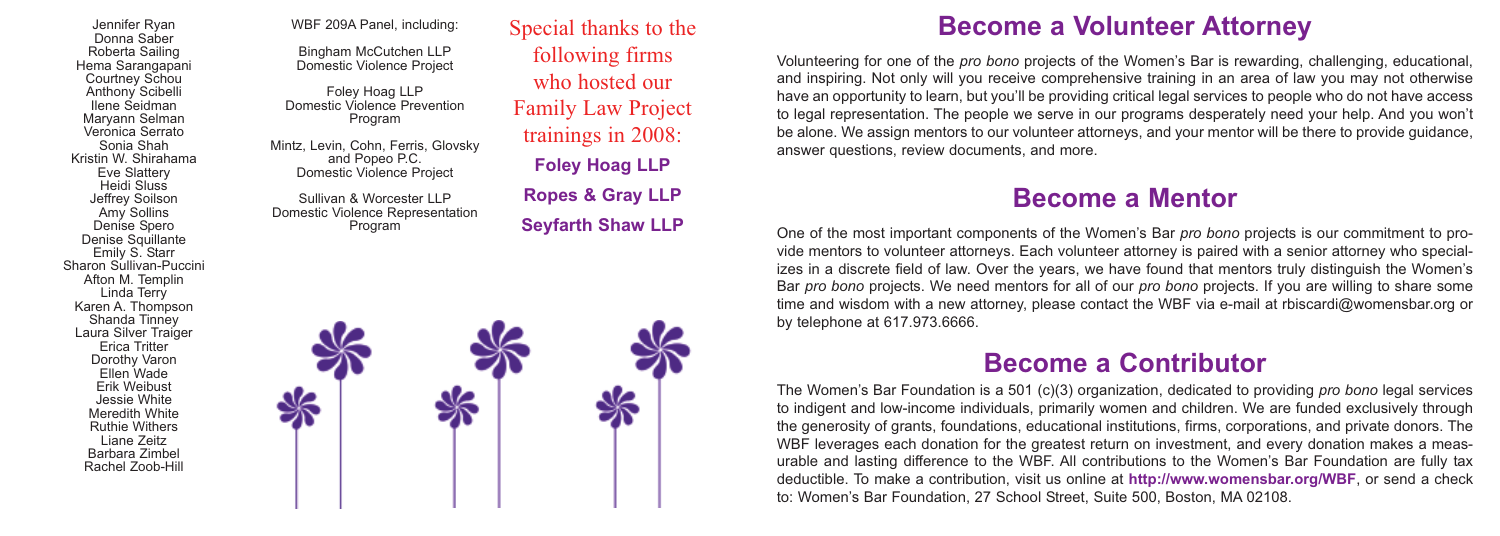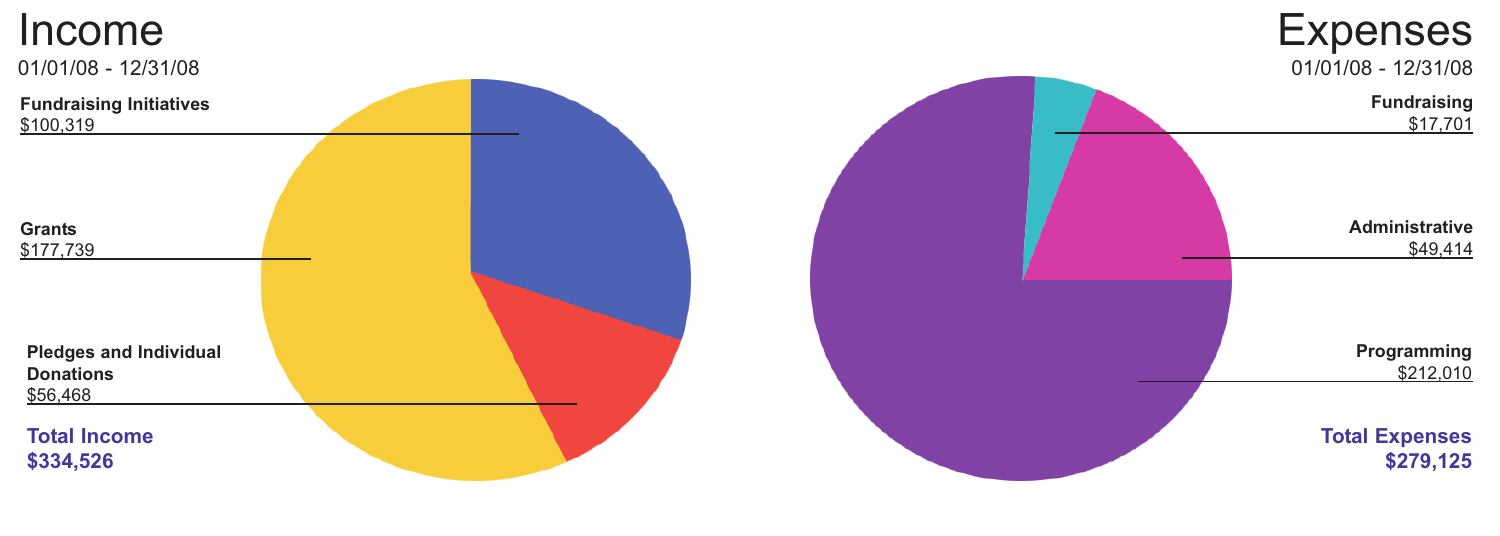## **2008 Officers 2008 Staff**

President **Christine Wichers** U.S. Attorney's Office

President-Elect

**Erin Higgins** Conn Kavanaugh Rosenthal Peisch & Ford, LLP

> Vice President **Maria Durant** Dwyer & Collora, LLP

**Secretary Jennifer Gay Smith** Ropes & Gray LLP

**Treasurer Jamie Ann Sabino** Administrative Office of the Trial Court

Executive Director **Elisabeth J. Medvedow** January 2008 - June 2008 **Nicci Meadow** September 2008 - present

> Supervising Attorney **Rachel Biscardi**

**Staff Attorney Lisa Jacobson**

### Marketing Communications Associate **Bridget Ryan Snell** January 2008 - July 2008 **Lisa Brown** September 2008 - present

Administrative Assistant **Kimberly Votruba** January 2008 - August 2008 **Jade Franco** September 2008 - present

# **2008 Board of Trustees**

**Alida Bográn-Acosta** - Robinson & Cole LLP **Denise Jefferson Casper** - Middlesex District Attorney's Office **Rebecca Cazabon** - Foley Hoag LLP **Kate Cook** - Office of the Governor **Janet Donovan** - Casa Myrna Vasquez, Inc. **Karen Erickson** - Massachusetts Commission Against Discrimination **Susan Finegan** - Mintz, Levin, Cohn, Ferris, Glovsky and Popeo P.C. **Mary Jo Johnson** - Wilmer Cutler Pickering Hale and Dorr LLP **Viki Kalaitzidis** - Nixon Peabody LLP **Marianne C. LeBlanc** - Sugarman and Sugarman, P.C. **Diana K. Lloyd** - Choate Hall & Stewart LLP **Sarah McClean** - Law Office of Sarah McClean **Pamela Meister** - Board of Registration in Medicine **Jo Frances Meyer** - Brigham & Women's Hospital **Kristy Nardone** - Ropes & Gray LLP **Michelle Peirce** - Donoghue Barrett & Singal, P.C. **Djuna Perkins** - Brody, Hardoon, Perkins & Kesten, LLP **Jane Rabe** - Office of the Bar Counsel, Board of Bar Overseers **Lynda Harbold Schwartz** - Ernst & Young **Sally A. Walker** - Blue Cross and Blue Shield of Massachusetts